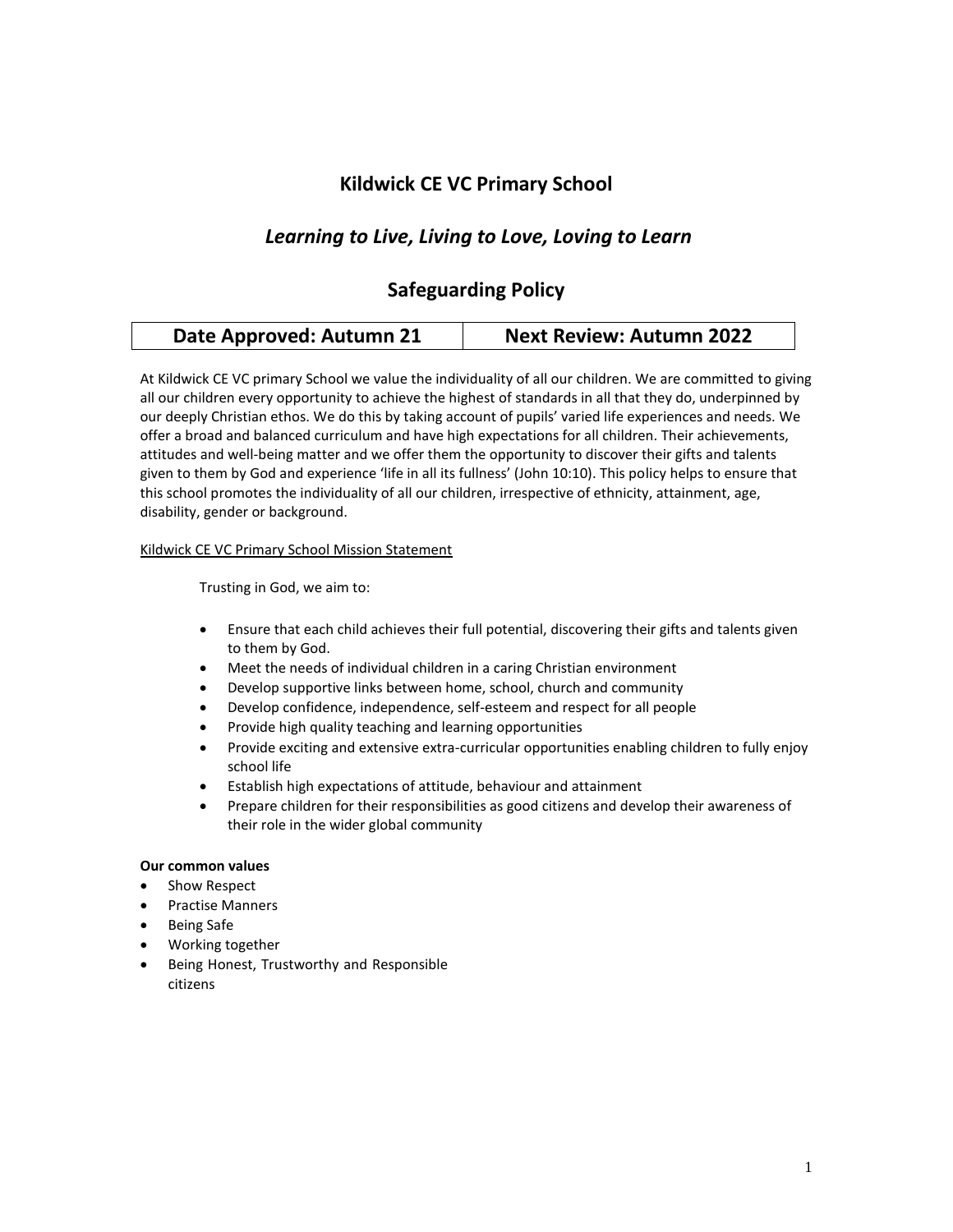### **Kildwick CE VC Primary School promotes the safeguarding and welfare of all pupils in its care.**

*This policy should be read in conjunction with the following policies:* 

- *Child Protection Policy*
- *Health & Safety Policy*
- *Behaviour Policy / Anti Bullying Policy*
- *SEND / Inclusion Policy*
- *Staff Handbook*
- *SCSRE handbook*
- *Security Policy*
- *LAC Policy*
- *E-safety Policy*
- *Other policies/guidance that recognise specific vulnerable groups*
- *External doors risk assessment*

*All Polices can be found on the school website or a paper copy can be provided by the Headteacher on request.*

#### **Every Child Matters**

- Overriding common values:
- Be healthy
- Stay safe
- Enjoy and achieve
- Make a positive contribution
- Economic well-being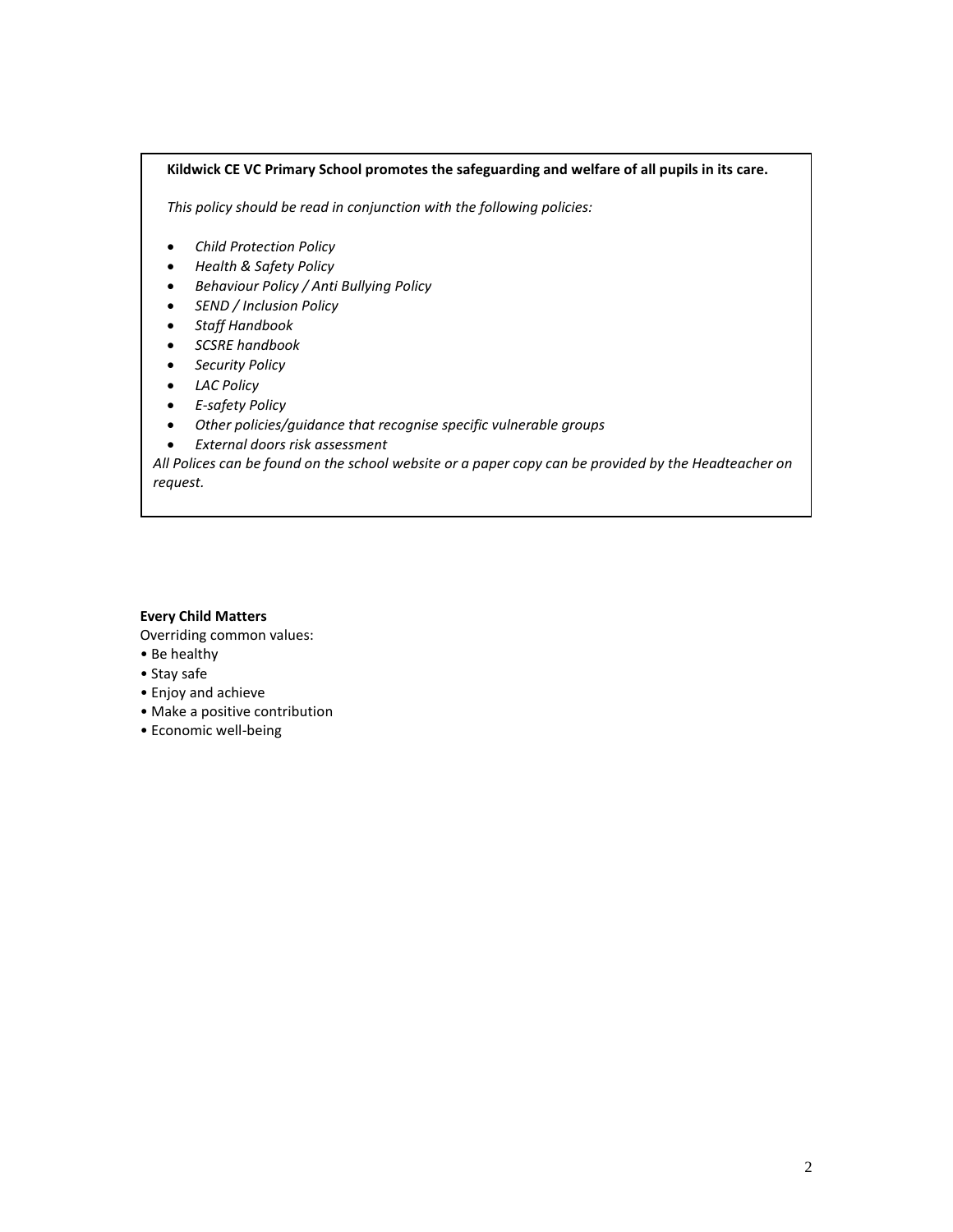## Rationale

At Kildwick, the safeguarding of all children is of paramount importance. Parents send their children to school each day with the expectation that school provides a secure environment in which their children can flourish. Staff and volunteers at Kildwick, whether short term or established, must ensure that this expectation becomes reality. In order to do this a wide range of measures are put in place and reviewed regularly. The school also has a responsibility to listen to children, take their views seriously, and make appropriate referrals should they have concerns about their welfare.

In order to ensure that safeguarding information and guidelines are readily accessible to all adults within our school, and presented efficiently in order to enable all adults to exercise their duties consistently and from a sound knowledge base in respect of procedures and expectations, our Safeguarding Policy incorporates the following policy statements:

- 1. Managing medicine in schools
- 2. Attendance
- 3. Behaviour
- 4. Child Protection
- 5. Educational Visits

#### Aims

- 1. To ensure the safety of all pupils at all times.
- 2. To ensure that all staff are aware of and fully implement procedures and policies that ensure the safety and security of our pupils.
- 3. To ensure staff understand their responsibility to work in partnership with others to promote the welfare of children, and safeguard them from abuse.

#### Contextual Safeguarding issues:

All staff receive regular safeguarding updates and are also trained in contextual issues relating to our locality (Yorkshire and Humberside). For example current local priorities include (January 2020)

- Child Criminal exploitation (including County Lines), sexual violence and harassment
- Radicalisation and Extremism particularly right wing extremist groups
- Persistent absence and exclusions including concerns about children missing in education / missing from care that could be at risk from CCE

## **Contents**

It is important to note that the information contained within this policy is not organised in priority order. All procedures contained within this policy are of equal importance and the whole of this policy document should be treated as such.

- Section 1- **Related Policies**
- Section 2- **Safe Recruitment of Staff and Long Term Volunteers**
- Section 3- **Site Security**
- Section 4- **Meeting the Medical Needs of Children (inc. intimate care)**
- Section 5- **First Aid**
- Section 6- **Use of Children's Images**
- Section 7- **Anti Bullying**
- Section 8- **Drugs Education**
- Section 9- **Safe Use of the Internet**
- 6. Equalities Scheme
- 7. Health and Safety
- 8. Inclusion
- 9. Sex and Relationships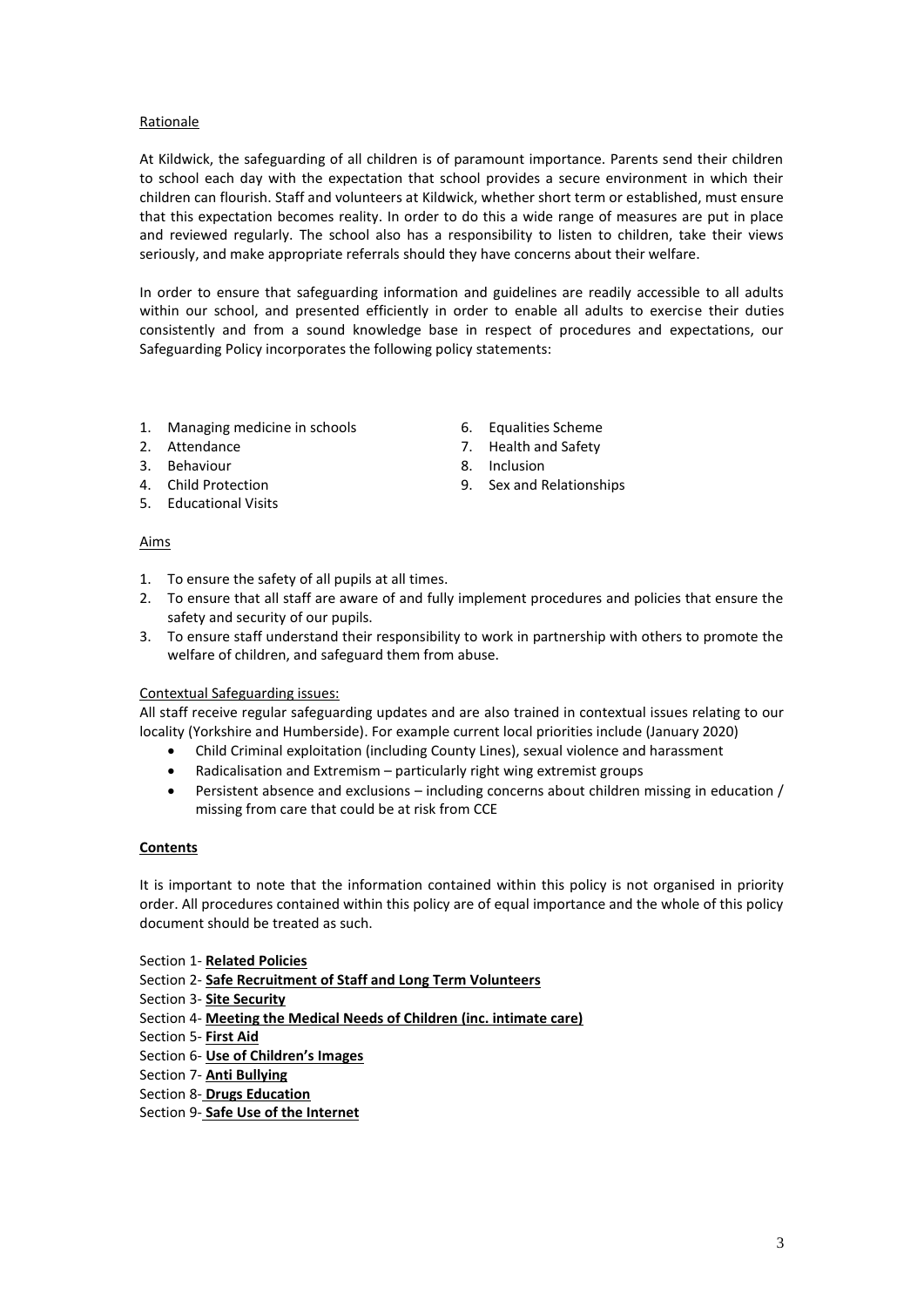# **Section 1- Related Policies**

### Child Protection

Our Child Protection Policy must be read in conjunction with this policy. The Designated Senior Person for Child Protection is **Tim Whitehead** in his absence **Donna Akrigg & Laura Fordham** will deputise.

#### Inclusion

Our Inclusion Policy includes guidelines on provision for Gifted and Talented Pupils and procedures for meeting the needs of all pupils. Our SENDCO is **Donna Akrigg**.

### Health and Safety

We have a detailed Health and Safety Policy and associated risk assessments to ensure that our site, the activities that children and adults carry out and the risks associated with these activities are acceptable. **Tim Whitehead** is responsible overall for Health and Safety in school.

#### Educational Visits

There is a clear Educational Visits Policy in place which details procedures for planning, carrying out and reviewing visits. The Educational Visits Co-ordinator (EVC) is **Tim Whitehead.** The planning and preparation of visits is delegated to individual class teachers but all visits must be approved by the EVC and, where appropriate, the Chair of Governors and the LA.

#### Vulnerable Groups

We believe that inclusion means providing equal opportunities for all learners, regardless of age, gender, ethnicity, attainment or background. We recognise that, whilst the needs of every pupil in our care are equally important, there are individuals or groups of pupils who may be more vulnerable than others. It is important that we monitor these groups closely to ensure that they are provided with the care, guidance and support, both academically and pastorally, to enable them to succeed. The needs of the following groups of pupils are monitored closely as part of our assessment and inclusion strategy:

- Boys and girls.
- Minority ethnic and faith groups, asylum seekers and refugees (currently a very small minority within Kildwick School).
- Learners who need support to learn English as an Additional Language.
- Learners with Special Educational Needs.
- Learners who are disabled.
- Learners with a specific gift and/or talent.
- Those who are looked after by the Local Authority.
- Any learners who are at risk of disaffection or exclusion.
- Pupils eligible for FSM (Pupil Premium Children), those in receipt of benefits or those who disclose a low income (as a minority within a school of largely mid to high earning families).
- Pupils who are socially and/or physically isolated (as a rural school serving a number of villages and hamlets spread over a wide area).

All staff are made aware of these groups and work together to ensure that the needs of all individuals are met.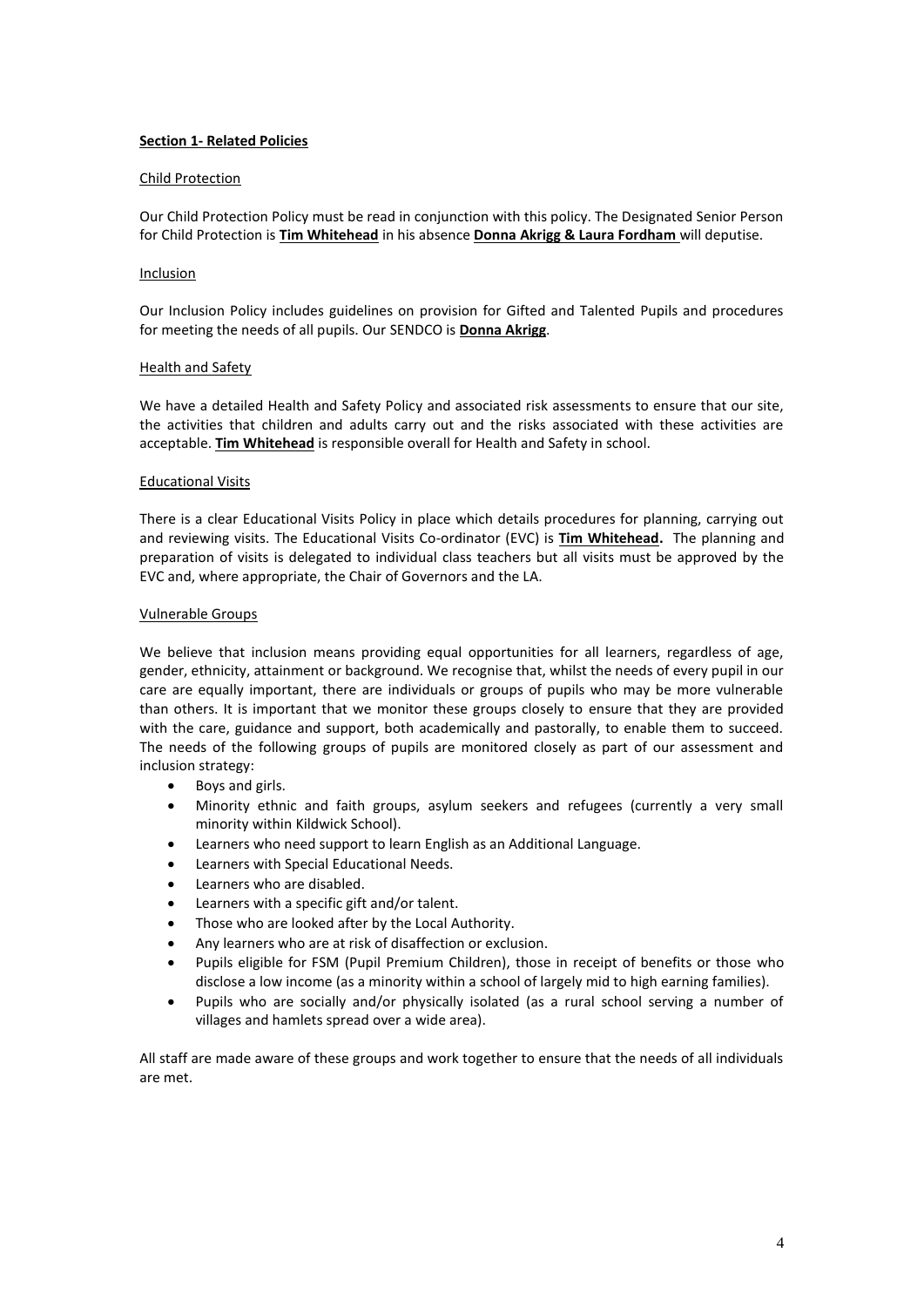# **Section 2- Safe Recruitment of Staff and Long Term Volunteers**

It is of paramount importance that the background and suitability to work with children is checked for all staff, whether short term or established, paid or voluntary. We follow the DCSF guidance for safer recruitment and ensure that at least one member of our recruitment panel has undertaken the assessed online training.

When recruiting staff, the Governing Body and Headteacher refer to the DCSF's Safeguarding Children and Safer Recruitment in Education (2007) document.

All adults working with our children, including Governors, are subject to an enhanced DBS check being carried out and commencement of work depends on satisfactory clearance. These details, along with D.O.B, address, evidence of immigration status, approved identification documents and a renewal date are recorded on the school's Single Central Record (SCR) which can be found on file in the school's admin office and electronically on the Headteacher's computer.

## Volunteers

Parent volunteers are required to hold an enhanced DBS check with satisfactory clearance before they are permitted to work with pupils. For educational visits, DBS checks are only required if the parent is given unsupervised access to children or where a visit includes overnight accommodation. (see Educational Visits Policy). School age work experience students (under 16) are not DBS checked, however, the school responsible for these students (South Craven Secondary School) assess the suitability of candidates before sending them to primary schools in the area. School age work experience students always work in the classroom under the supervision of the class teacher. Volunteers who are looking to work in our school to gain experience before future training or employment are subject to the same checks as new supply teachers and do not commence their volunteer work until these checks are returned and deemed satisfactory. Such volunteers are not required to submit an application form.

## **Section 3- Site Security**

## Entering the Building

- All visitors enter school via the main entrance and sign in, collecting a visitor's badge.
- All visitors are asked to show their ID. Staff members reserve the right not to answer the door if the visitor does not present their visible ID.
- The main entrances to school are kept shut at all times (see latest door risk assessment), and can only be accessed via the schools electronic keypad system.
- The intercom is manned by the school Administrator or Head Teacher.

# Supervision Procedures

- Pupils are supervised on the playground from 8:45am by either the Headteacher or other members of staff
- Staff follow the guidelines and procedures set out in the Educational Visits Policy when planning visits out of school. Ratios of adults to children are taken into account and all risk assessments completed are filed in the EVC file.
- The Church gate is locked at 9am using a combination lock and kept locked throughout the school day.
- Children will be supervised at all times when walking between school and the rec.
- Reception & Key Stage 1 staff escort children to parents waiting on the playground, ensuring that each member of Classes 1 & 2 is handed to a waiting parent.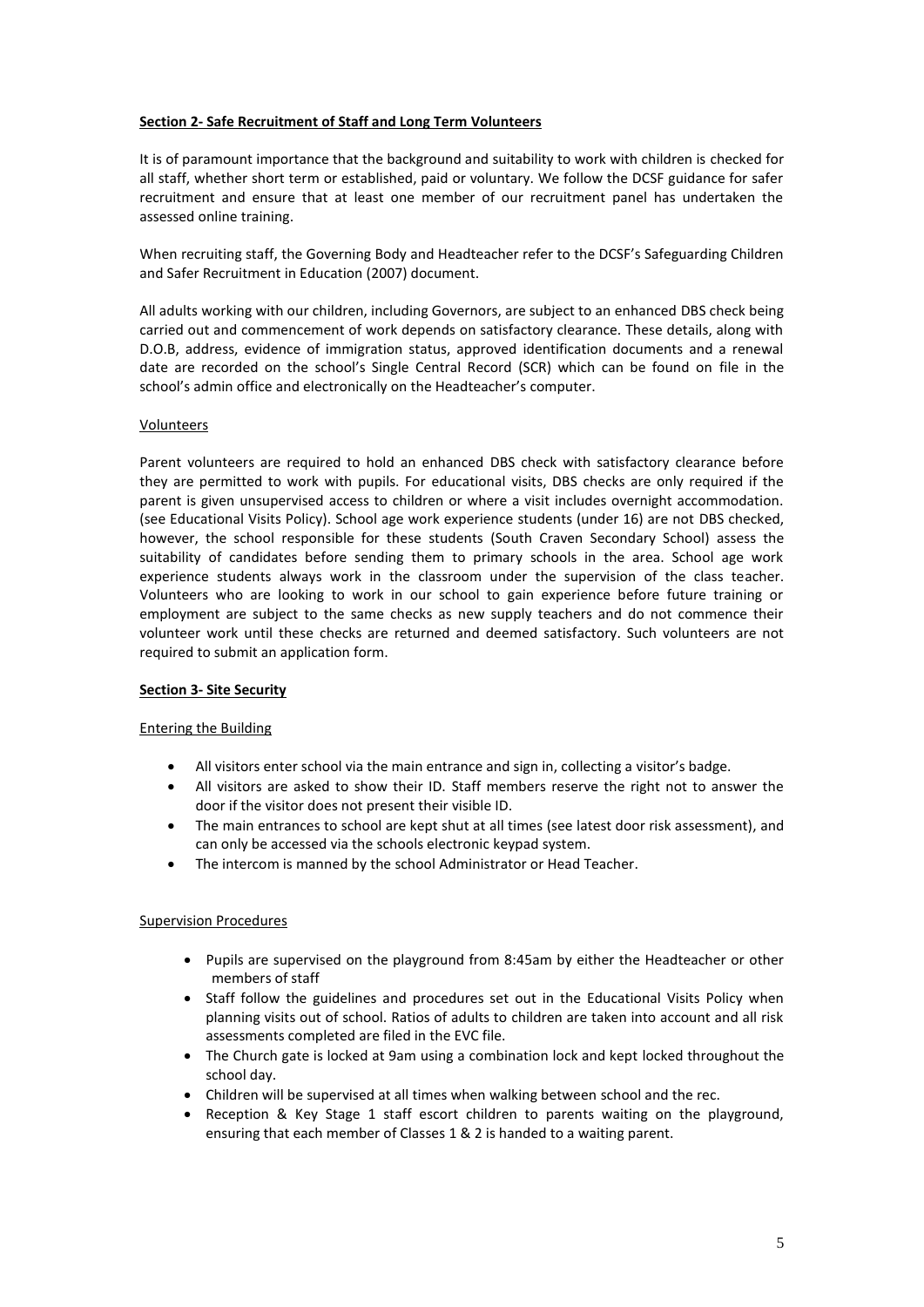#### Staff Responsibilities

It is the responsibility of all staff to be vigilant with regards to site security by following the procedures set out in this policy. Failure to do so may result in security being breached. As such, all staff have signed to say that they have read, understood and will implement the above procedures.

It is also the responsibility of all staff members to report any security issues to the Headteacher as soon as they arise.

#### **Section 4- Meeting the Medical Needs of Children**

Staff refer to the Managing medicines in school policy for guidance when dealing with minor or short term medication requirements. For long term or complex medical needs (such as anaphylaxis, diabetes), a meeting must take place between school, parent/s, the school nurse and any other appropriate medical professionals who will assist in putting together a detailed care plan.

It is the responsibility of the school, overseen by the Headteacher, that children with health care needs are not disadvantaged by these needs and that systems and procedures are put in place to specifically meet these needs. The school follows guidance set out in North Yorkshire County Council's '*Managing Medication and Complex Healthcare Needs of Children and Young People' document* (2012) to ensure that this requirement is met.

#### Intimate Care

It is important to clarify this area to include short term irregular intimate care, such as helping a young child who has had an accident, and long term intimate care that is required in order to fully meet a child's specific needs.

Where help is required for a child who has had an accident, the following procedures, designed to protect both children and staff, should be adhered to:

- The member of staff assisting a child must inform a colleague that s/he is helping a child in this way.
- Where the privacy of a child is not compromised, any such assistance should not take place in an area that is entirely enclosed. Where this is not possible, a colleague must be in the vicinity to act as support for that member of staff. Leaving the door slightly ajar is more appropriate than it being completely shut.
- Where appropriate, the child should be encouraged to be independent in changing clothing and managing his/her cleansing.
- Members of staff should report any concerns arising from helping a child in this way to the Headteacher immediately.
- Under no circumstances must any of the above procedures be carried out by a volunteer, visitor or member of supply staff unless s/he is the child's parent.

Where longer term intimate care is required, staff will follow procedures set out in the Council's *Managing Medication and Complex Healthcare Needs of Children and Young People NYCC document (2012)*, ensuring that the parent, relevant health care professionals and, where appropriate, the child are involved in each step of the planning process.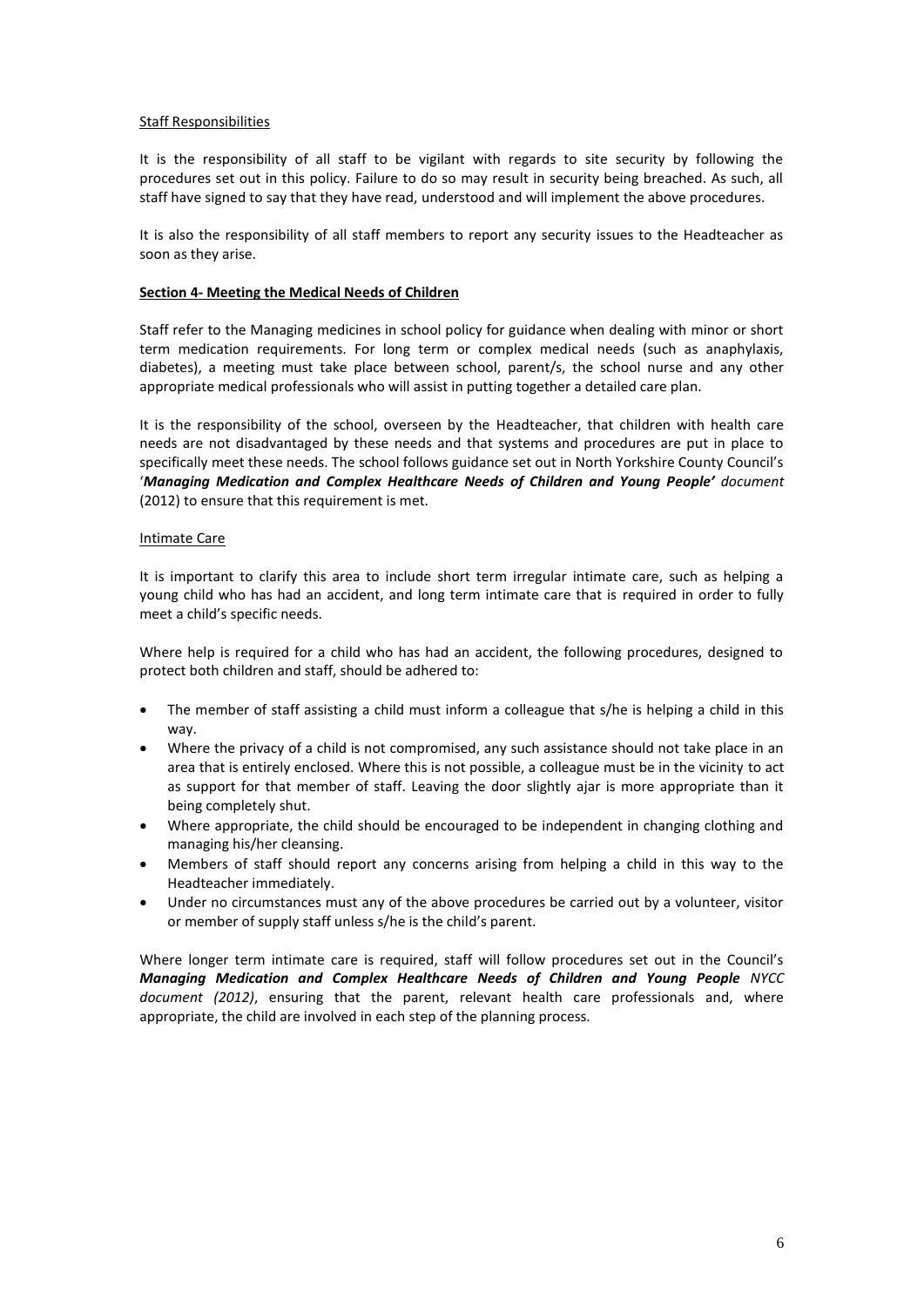# **Section 5- First Aid**

Lists of First Aiders are displayed across school.

It is our policy to ensure that appropriate first aid arrangements are in place for our pupils and also for staff and visitors. All adults are responsible for providing initial first aid if they are first at the scene of an accident or incident.

First aiders are responsible for:

- Responding promptly to all requests for assistance and acting promptly if a child is injured.
- Summoning further help if necessary.
- Looking after the casualty until recovery has taken place or further medical assistance has arrived.
- Reporting details of any treatment provided (see below)

#### Procedures

For injuries to adults, colleagues should refer to the school's First Aid at Work Policy. For minor injuries to children, the following procedures are followed by all staff:

- Assess the situation and the nature of the injury.
- Call for assistance if required.
- Calm and reassure the child

Apply the appropriate first aid measures (carry out checks before using dressings o avoid allergic reactions)

# **For any type of accident, fill out the School Minor Injury Record Form in the Accident Book (which can be found in the staffroom. For head injuries, fill out the Head Injury Form to be sent home.**

If a head injury has resulted in a bump or bruise, a call should be made to parents to explain what has happened and to decide whether the child should remain at school or be sent home.

For all other minor injuries, staff should use their discretion in deciding whether parents should be informed. If a colleague is unsure of what action to take, s/he should seek the advice of the Headteacher.

If handing over a child who has been injured to another adult (e.g. transition periods such as the beginning/end of lunchtime), ensure that s/he is informed of the injury so that the child can be monitored and the adult can ensure that the form goes home.

#### **All injuries that result in a hospital visit must be reported to the Local Authority via an ARF1 form.**

In dealing with a more serious injury, the first adult on the scene must:

- 1. Summon help immediately.
- 2. Make the child comfortable, ensuring that no unnecessary movements are made that may exacerbate an injury.
- 3. Decide whether the emergency services are required. If so, ask the adult who is helping to call either 999 or 112. If possible, make this call next to the injured party so that as much information as possible can be conveyed to the operator.
- 4. Do not give the child anything to eat or drink until seen by a medical professional.
- 5. Never leave the child alone.
- 6. Never drive an injured child to hospital. If a child needs hospital treatment, an ambulance must be called.
- 7. Arrange for a parent or carer to be informed. Do not waste time by calling parents first if the child is in need of hospital treatment. Call parents **after** the emergency services have been called.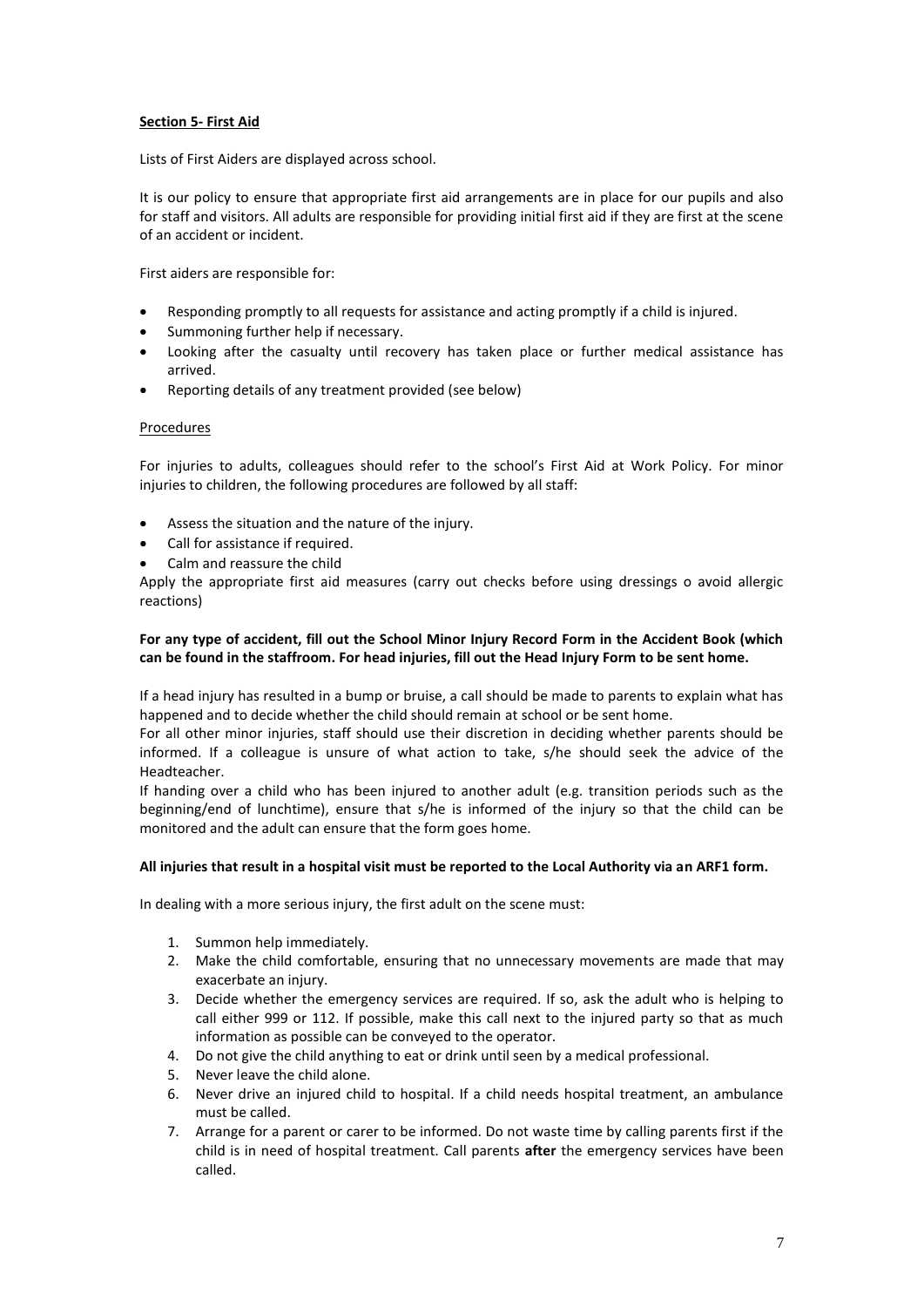- 8. Accompany (or arrange for another member of staff to accompany) the child to the hospital in the ambulance if required.
- 9. Once the child is being looked after by either another member of staff, parent or medical professional, write down the details of the incident and fill out the relevant forms.

### **Section 6- Use of Children's Images**

All staff at Kildwick School are aware of concerns about the use of images of children. The Headteacher will exercise discretion in the use of any photographs/images of children which are used for internal publication.

**On entry into school parents are asked for permission for their child's photograph to be used in external publications such as the school prospectus, in the press and on the website. A list is published and distributed amongst all staff, who are vigilant in ensuring that photographs of children whose parents have not granted permission are not used in such publications under any circumstances.** 

### School Performances and Sporting Events

Adults photographing and filming young people has been the subject of many discussions in recent times. These concerns are genuine, however at Kildwick we have taken a sensible, balanced approach, which allows parents to photograph and film providing they follow clear guidelines, which are: Any filming is for family use and must not be sold, published on websites such as YouTube, Facebook or in publications under any circumstances.

The Headteacher reserves the right to stop filming at any time if he or a colleague deems it inappropriate or obtrusive. This right is delegated to any member of staff in charge of a group of pupils.

Permission must be granted in advance and filming or photography must be sensitive to the needs of all children.

Photographs or video may not be taken at swimming events.

## **Section 7- Anti-Bullying Policy**

There is a clear and comprehensive Behaviour Policy in place which has been developed in consultation with pupils, staff and governors. In addition to this policy, there is a separate statement on our policy for preventing bullying:

Bullying is extremely rare at Kildwick School, however, staff remain vigilant to behaviours that may lead to a pupil or group of pupils being bullied. Our definition of bullying is:

- Deliberate hurtful behaviour towards a pupil or groups of pupils by an individual or group of pupils. 'Hurtful' may mean causing physical, verbal or emotional harm.
- Repeated over a period of time.
- 'Targeting' of pupils who find it difficult to defend themselves.

As staff, we are committed to ensuring that everything possible is done to maintain that bullying has no place in our school.

We do this by:-

- Identifying as a whole school what constitutes bullying and what effect bullying has on victims.
- Aiming to maintain an ethos of tolerance, acceptance and open-ness where everyone is equal and accepted as part of our community.
- Raising the issue in assemblies on a regular basis and when necessary in other contexts.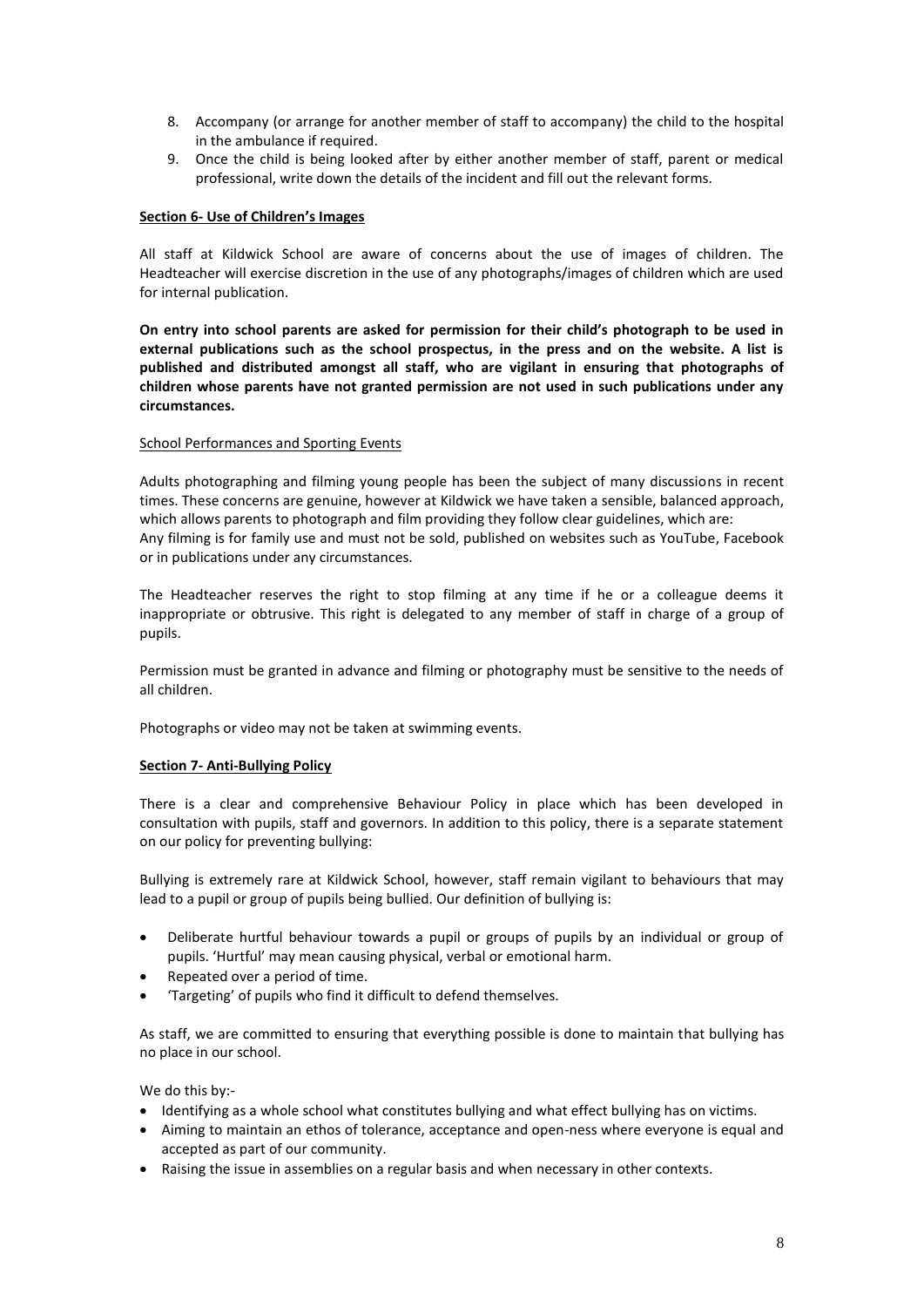- Discussing bullying in smaller groups in P.S.H.C.E. lessons.
- Encouraging children to report any incidents that can be classed as bullying to an adult without fear of reprisal.
- Alerting all staff if a parent reports that a child is a victim of bullying. The situation is then monitored, particularly at times outside the classroom (e.g. lunchtimes, playtimes, after school clubs).
- Observing the alleged perpetrators of bullying and acting in a timely and efficient manner.
- Investigating any incidents fully, listening to both sides. The class teacher/ Headteacher will do this and the incident or incidents recorded. In any event, the Headteacher will be informed.
- Encouraging pupils to share the responsibility for the "no bullying" policy by never standing by and watching any bullying taking place. Pupils are taught not to be a 'bystander' but to stand up to bullying by informing an adult immediately.
- Considering that a child who consistently bullies may well be a victim of bullying. Such children may need help and should be monitored also and any action taken in a timely manner.

Children are encouraged to be open and to share their concerns in a number of ways, such as through our pupil committees, accessing the learning mentor, by speaking to school buddies, or by speaking to any adult at home or member of staff in school.

# **Section 8- Drugs Education**

The aims of drugs education is:

- To enable young people to make responsible, healthy, informed choices about the role drugs might play in their lifestyle, by acquiring sound information, exploring attitudes and values and by developing effective decision-making and communication skills.
- To promote the self-esteem and sense of self-worth of every individual pupil irrespective of their academic abilities.
- To increase awareness and understanding of possible legal, social, economic and health consequences arising from the use and misuse of drugs.
- To enable pupils to identify sources of appropriate support.

These aims will be met through the programmes of study within the curriculum and particularly within science, PE, RE and PSHE, as well as through extra-curricular activities such as Crucial Crew in Year 6.

Our school PSHE programme of study includes a focus on drugs education. This programme of study is available to view on our school website.

Where anyone from outside the school contributes to the programme of work they will do so in accordance with this policy.

## Good Practice

The influence which adults, including teachers, non-teachers, parents and others can have on young people cannot be underestimated. Presenting young people with clear, unequivocal role models that are consistent with what we teach in schools is very helpful. Positive role models include:

- Not smoking on school premises, school transport or in the vicinity of the school perimeter; including e-cigarettes.
- Being alcohol free whilst caring for pupils either in or out of school on an activity for which the school is responsible.
- Ensuring that by reason of medication or other drug use we are not impaired in carrying out our responsibilities as parents, teachers or governors.

The support of all in promoting such role models is encouraged and welcomed.